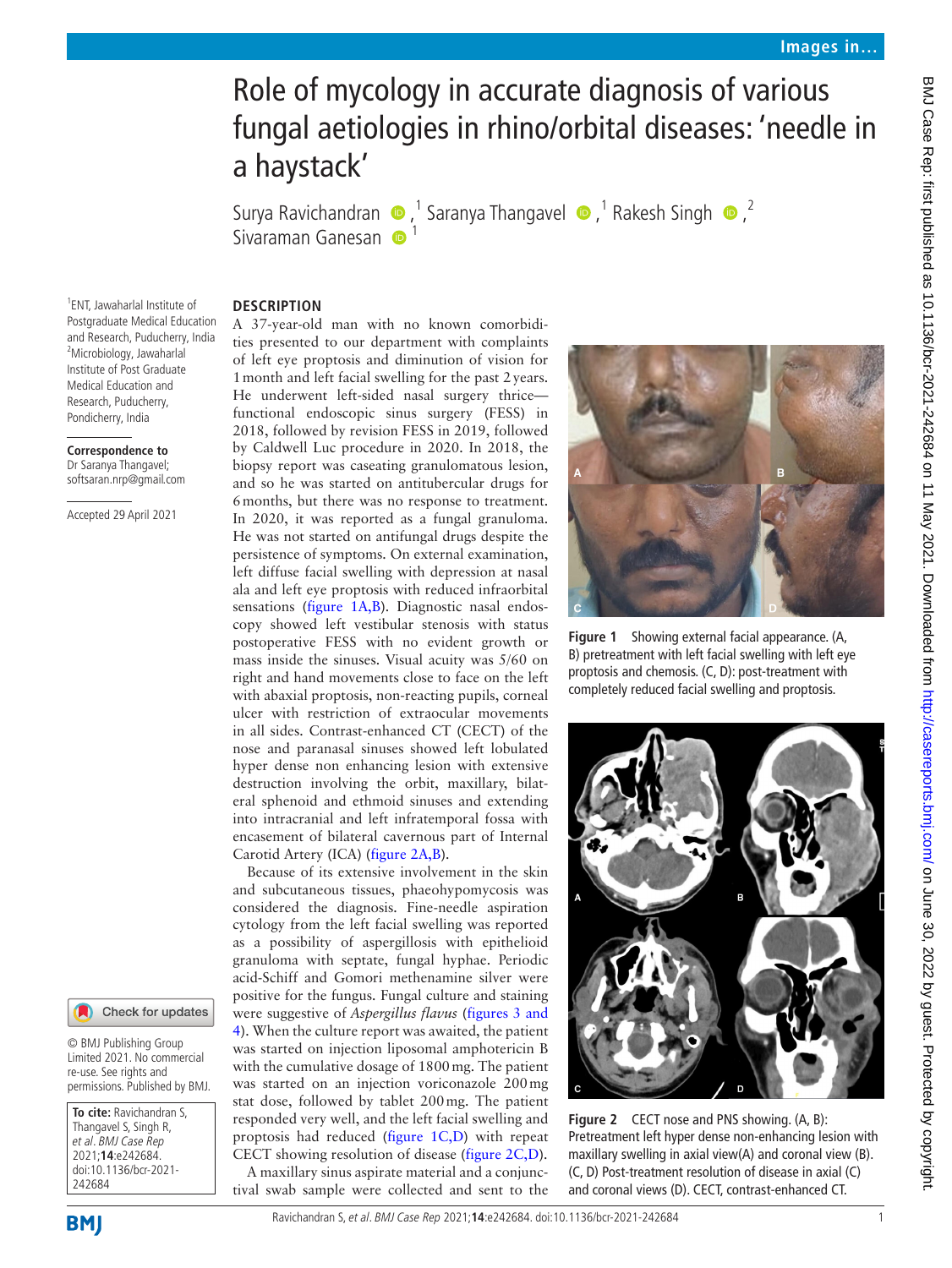

**Figure 3** SDA growing *Aspergillus flavus* with the characteristic yellow-green to an olive colony with a white border and a velvety or cottony texture. SDA, sabouraud dextrose agar.

<span id="page-1-0"></span>department of microbiology. Ten per cent potassium hydroxide (KOH) mount was prepared from sinus aspirate material which was negative. The conjunctival swab was inoculated into sabouraud dextrose agar (SDA) culture plate. The sinus aspirate sample was inoculated into multiple tubes of SDA. Inoculated culture media were incubated at 25℃. A yellow-green, velvety and powdery growth with a white margin was observed within 5days of incubation. No pigmentation was seen on the reverse side of the fungal growth. Lactophenol cotton blue (LPCB) tease mount was prepared and observed under the microscope. Hyaline septate hyphae were observed with spiny conidiophore, which was ending in the vesicle. Phialides and metulae entirely covered the vesicle. Chains of conidia were seen arising from metulae, which was morphologically suggestive of *A. flavus* species complex.

*A. flavus* has a conidiophore bearing vesicle with a typical biseriate structure with metulae and phialide. The conidiophore also has this rough or gently spiked texture, particularly at the apex (where it meets the vesicle), a diagnostic feature of *A. flavus*. Phialides radiate from the vesicle in all directions.

A sample taken from the nasal cavity—nasal crust—is sent for fungal staining and fungal culture.

### **KOH examination**

KOH (10%) lyses the fungal cell wall's protein content and reveals fungal elements. After lysis, it is examined under light



**Figure 4** LPCB staining showing thin long conidiophore and vesicle at the apex bearing phialides radiating from the entirety of the vesicle, characteristic of *Aspergillus flavus* (A) ×40 and (B) ×100. LPCB, lactophenol cotton blue.

# **Patient's perspective**

I was taking treatment for my condition for the past 2 years. I feel delighted after my swelling got reduced with treatment here. Now I am on regular follow-up and feeling happy.

# **Learning points**

- ► Phaeohypomycosis means the condition of fungi with dark hyphae and is very rare in immunocompetent individuals.
- $\blacktriangleright$  The high index of suspicion of aspergillosis should be kept in mind in immunocompetent individuals and confirmed with a fungal culture.
- ► Aspergillus grows from haematogenous lesions in tissues in a radial fashion, like wheel spokes, with the hyphae appearing nearly parallel to one another.
- ► The parallel arrangement of aspergillus is absent if the tissue is not intact or if the specimen is more liquid.

microscopy at  $10-40 \times$  magnification. In this case, thin hyaline septate hyphae with acute-angled branching were noted suggestive of Aspergillosis.

# **Fungal culture**

Aside from the fact that fungal culture helps in identifying the species of Aspergillus infection, it also helps in identifying the resistance to antifungal therapy; for example, *Aspergillus terreu*s and *Aspergillus nidulans* are found to have an inherent resistance to amphotericin-b. $1-3$  All medically important fungi samples must be sent in a sealed, leak-proof, sterile container marked with a biohazard sticker to comply with occupational safety and health administration safety standards.<sup>[4](#page-2-1)</sup> It should be transported within 2hours; otherwise, it should be stored at 4℃.

The sample after KOH staining is inoculated in SDA medium either in plates or tubes. SDA is preferred as it is more efficient and has been found a high detection rate for a wide range of fungi.<sup>5</sup> After incubating at 25℃ for 3-4 days, an olive green coloured growth with velvety or cottony texture with clear margins will be noted in the medium.

### **Fungal staining**

On examining, this cultured growth under light microscopy after LPCB staining, thin septate hyphae with conidiophores bearing vesicle at its apex will be noted. The wall of the conidiophores is rough or spiny, especially below the vesicle. Uniserate or biserate phialides are formed, pointing out in all directions covering the entire vesicle.

**Acknowledgements** I would like to thank Professor Dr. Sunil Kumar Saxena for supporting in submitting this article and Dr. Mukundan for providing valuable information regarding mycological data.

**Contributors** SR: conception and design, acquisition of data or analysis and interpretation of data. ST: drafting the article or revising it critically for important intellectual content. SG and RS: final approval of the version published. ST: agreement to be accountable for the article and to ensure that all questions regarding the accuracy or integrity of the article are investigated and resolved.

**Funding** The authors have not declared a specific grant for this research from any funding agency in the public, commercial or not-for-profit sectors.

**Competing interests** None declared.

**Patient consent for publication** Obtained.

**Provenance and peer review** Not commissioned; externally peer reviewed.